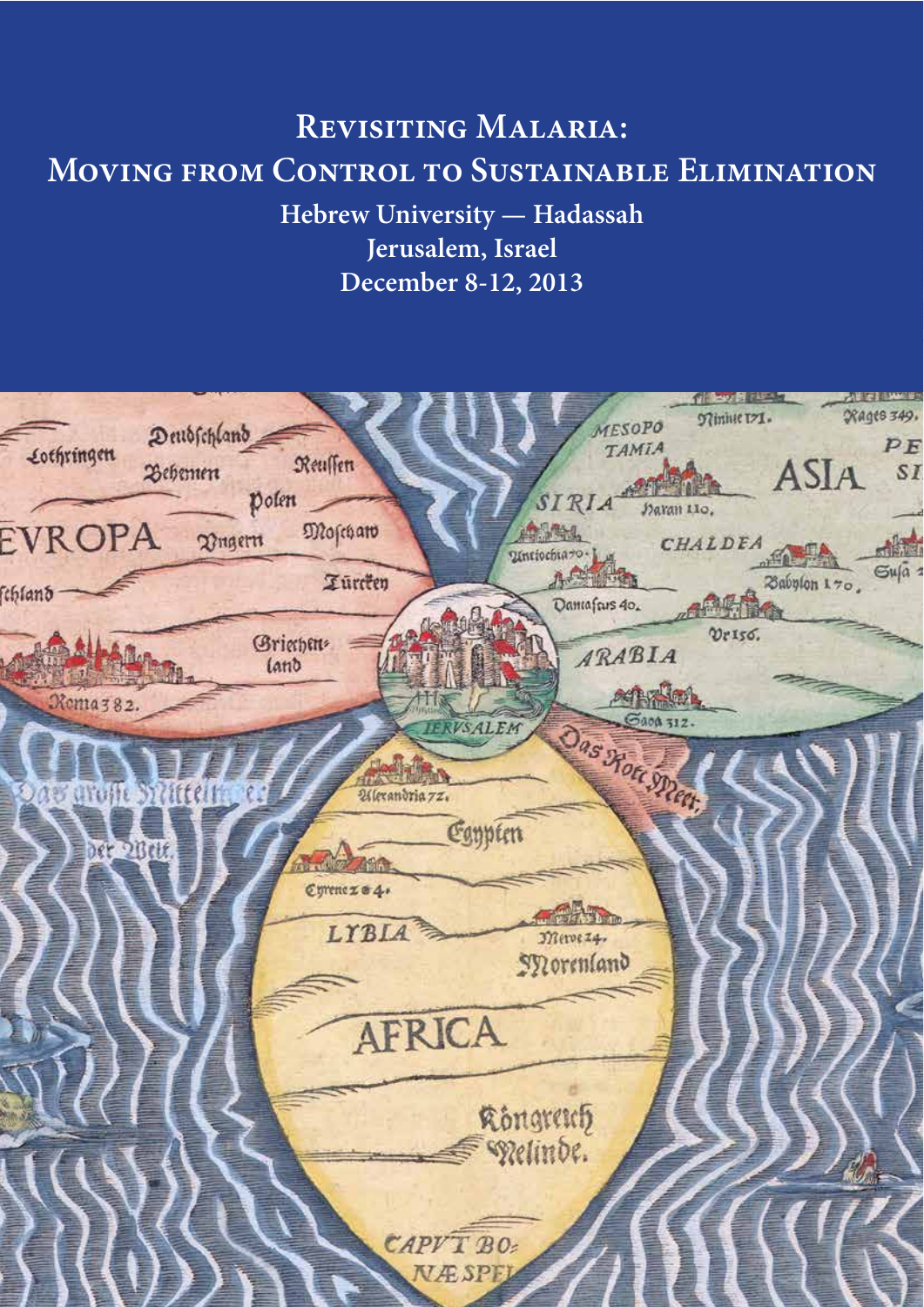**ACKNOWLEDGEMENTS COVER DESIGN: JEANETTE KUVIN OREN, WWW.KUVINOREN.COM LAYOUT: YITZ WOOLF, WWW.PUSHINGTHEENVELOPE.CA PHOTO CREDITS: SERGE CHRISTIAANS, WWW.SOPERSTRATEGIES.COM**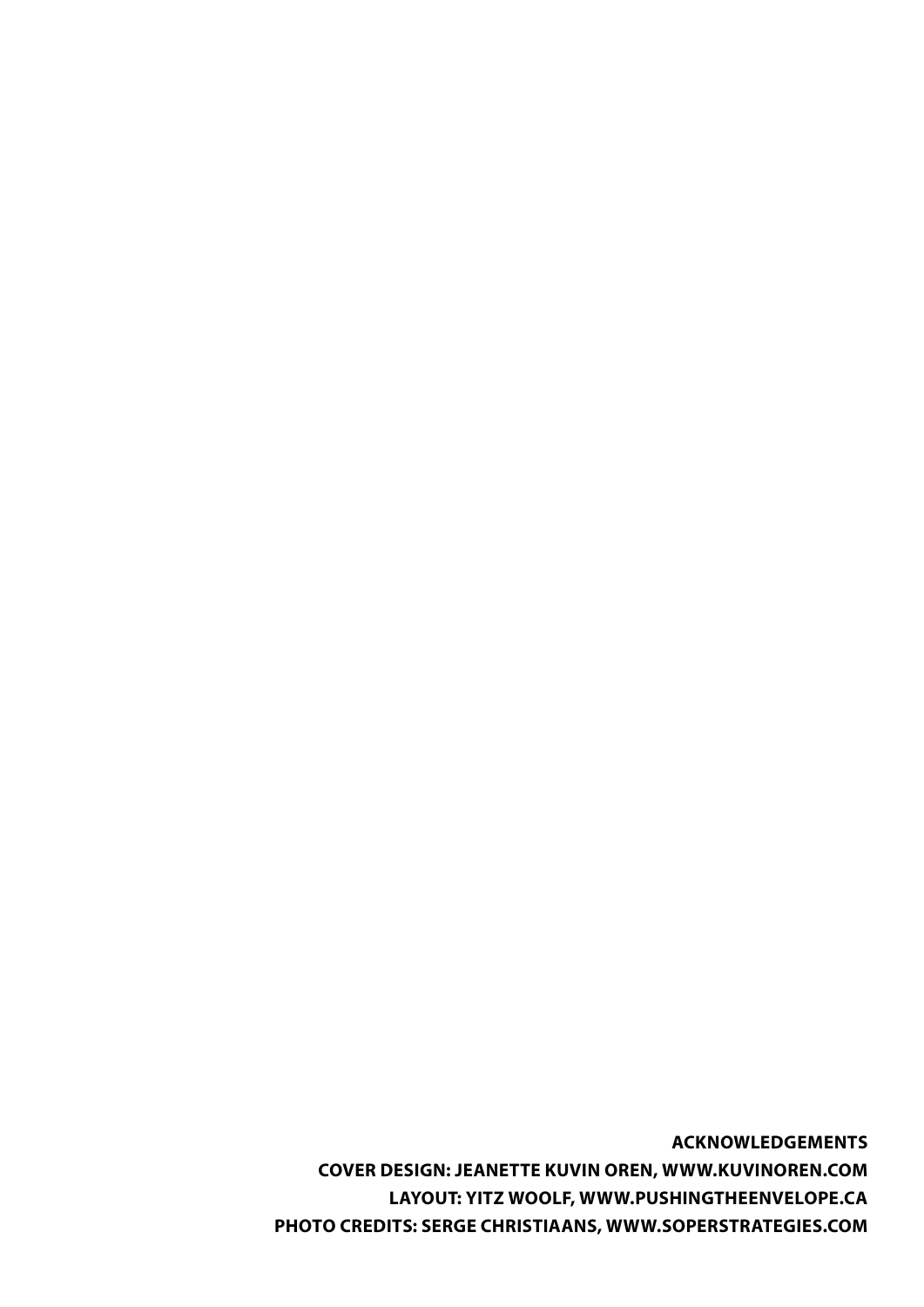# MALARIA: "THERE IS NO SUCH THING AS PARTIAL SUCCESS. IT IS EITHER GLORIOUS SUCCESS OR DISMAL FAILURE"

#### BART GJ KNOLS, PHD MBA

**T** he above statement, by the legendary Dr. Fred L. Soper, reflects in just sixteen words the fragility of recent gains in reducing malaria across Africa with insecticide-treatrefects in just sixteen words the fragility of recent gains ed bednets and indoor residual spraying. On the assumption that the fgures in the annual World Malaria Report of the World Health Organization are correct, Africa has seen a dramatic reduction in child mortality and malarial disease incidence over the last decade. Massive increase in funding since the turn of the millennium has enabled African governments, through the relentless efforts of thousands of public health professionals, to dramatically increase coverage with these interventions and deliver a severe blow to malaria. But in Soper's words this is still only a 'partial success'. The question that begs to be answered then is: Are we heading for glorious success or dismal failure?

Since 2007, the global community has set malaria eradication as its goal, i.e. the complete and penultimate disappearance of malaria from the face of the planet. A goal that was set once before in history when, led by the World Health Organization (WHO), between 1955 and 1969, a similar attempt was undertaken. Although many today consider this campaign a failure, which in the strict sense is true of course, it is largely forgotten that more than 800 million people in over 100 countries can now go to bed each night without the fear of contracting malaria. In other words, although eradication was a dismal failure, many countries witnessed glorious success – their malaria disappeared and it never became endemic thereafter.

These tremendous successes in Europe, the USA, Russia, Australia, Taiwan, Israel and the Caribbean, did not include Africa. Africa was largely excluded from the Global Malaria Eradication campaign and the strong focus on indoor residual spraying in most countries did not yield promising results when tried there. Both the Pare-Taveta scheme in Tanzania and the Garki project in Nigeria gave disappointing long-term results that negated the hope for successes similar to those witnessed elsewhere. Interestingly, it was the same Dr. Soper who had led successful campaigns to eliminate malaria vectors in Brazil and Egypt who argued for the almost exclusive use of indoor residual spraying, which contrasts strongly with his previous successes that were based on an integrated package of interventions targeting both adult and larval stages of mosquitoes.

By the early 1970s the WHO had abandoned its campaign, the most powerful insecticide DDT had been banned for use in the USA and Europe, which strongly afected its use in Africa, and large-scale successes came to a grinding halt. 'Control' or 'management' of malaria became the adopted policy – a policy to reach partial success. Partial successes which, it cannot be ignored, have saved countless lives. But also partial successes that often resulted in dismal failure when donor funds ran out. The resurgence of malaria in Zanzibar following



Bart GJ Knols

two attempts to eliminate malaria on the island, show what I call the 'trampoline effect': Donor funds come in, interventions are rolled out, malaria goes down, donor funding stops, malaria returns. Worse, sustained use of biocides against both parasites (drugs) and mosquitoes (insecticides) inevitably and always resulted in resistance. In other words: Trying to maintain partial success always results in guaranteed failure.

Although it is now widely acknowledged that the current interventions are insufficient to reach elimination, the way forward is often seen as 'adding new tools to the toolbox'. The hunt for a potent vaccine has been ongoing since the 1950s, and it is beyond doubt that such a vaccine would be of tremendous value. Yet it is persistently overlooked that malaria elimination in more than 100 countries was achieved without a vaccine. Moreover, adding a vaccine to the toolbox is not a sure recipe for success.

Sadly, with the coming available of large sums of research money through organisations like the Bill & Melinda Gates Foundation, the hunt for new magic bullets has intensifed. At the expense of interest for old and proven strategies of which we know one thing for sure: they worked in numerous countries. And were prime examples of what today is considered 'integrated vector management' (IVM) which, ironically, is hardly practiced anywhere in the tropics.

If anything, we owe it to those who succeeded in eliminating malaria from many countries to understand the underpinning factors for success of their campaigns. And better still, to see how these experiences can be of use during our second Global Malaria Eradication era. In Mandate Palestine, Kligler insisted on sound epidemiological surveillance and mapping of the vector and the environment to inform anti-malaria strategies. His public health approach included collaboration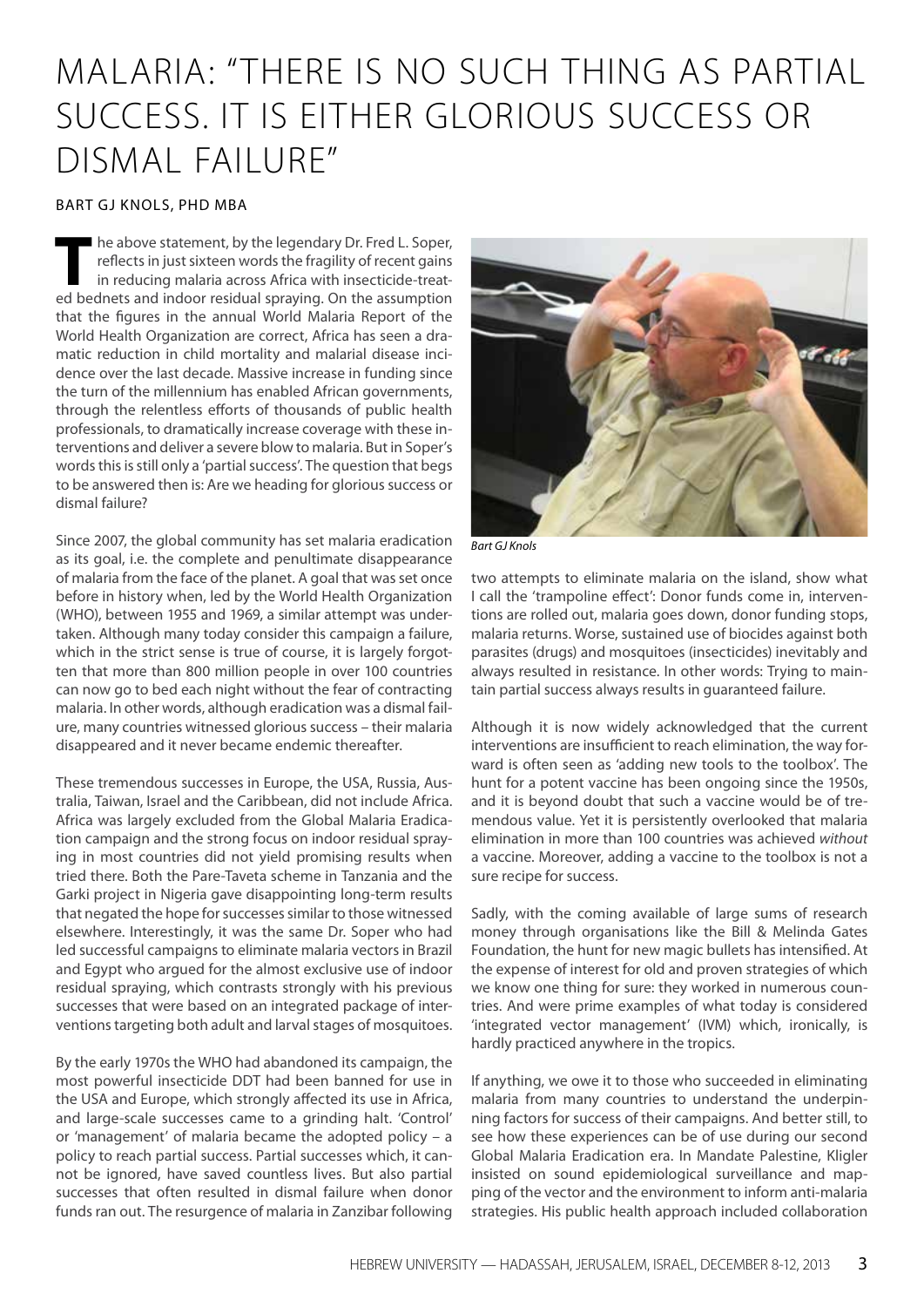with the Department of Health for public education and disease treatment and with the Malaria Survey Section engineers to advise on swamp drainage programs and feld surveys. The boldness with which elimination was undertaken, based on knowledge of the biology of the vector that was a fraction of what we know today, should serve as an example of how public health was practiced successfully in the past.

In the acknowledgements of their book, 'Anopheles gambiae in Brazil: 1930-1940', Wilson and Soper write 'A special note of recognition is due to those persons who were responsible for approving the program and budgets […], at a time when there was very little concrete evidence of the possibility of species eradication'. This intriguing paragraph shows that high-risk projects like the elimination of this mosquito from 54.000  $km<sup>2</sup>$  of Brazil did not proceed without hefty debate and lobbying. The key point is that it was done and that it succeeded. This contrasts sharply with the world we live in today, where arguments to attempt (vector) elimination (on whatever small scale) are merely met with scepticism and disbelief, based largely on the hope that molecular biology will provide what we need and delivery of nets is the way forward. Worse, all this is still supported by policy that 'partial success' is a good enough start.

Virtually every country that succeeded in malaria elimination moved beyond the house (nets and indoor spraying) to end the menace. Larval control and environmental modifcation (or larval source management as it is called today) were the cornerstone of elimination programmes. It is only today that this approach is slowly re-gaining interest. The use of large squadrons of larval control personnel (reaching thousands in Brazil and Egypt) gives us a template of what larval control means in an elimination framework. A template that today we can augment with a vast amount of scientifc knowledge accumulated over the last six decades, besides modern tools such as satellite imagery, geographical information systems, global positioning systems, mobile telephones, computers, and a vastly improved infrastructural network and capacity in many parts of Africa. Should we not attempt, therefore, to go for glorious success in Africa?

The question of where and how elimination of malaria (vec-



tors) could be attempted today was addressed by experts from around the world in the Jerusalem meeting titled 'Malaria in Africa: Moving from control to sustainable elimination', which took place between 8-12 December 2013. In the same manner as the 1950s debates, when the target of control or elimination for Africa was debated intensely, strong and opinionated views were tabled during this meeting. Fortunately, given that we have seen what 'partial success' has given us over the past four decades, the majority of participants was or became convinced that malaria is not a disease that one can tackle with 'partial success'. In this report you will read more about the deliberations as well as suggested plans on how malaria may be eliminated in parts of Africa. It is my hope that those in key positions in funding organisations will take note of these views and perhaps become convinced that an uncompromising attack on malaria somewhere in Africa is worth a try – it is the only road towards glorious success.

Bart Knols, Innovation Officer, In2Care BV, Costerweg 5, 6702 AA, Wageningen, The Netherlands



Bart Knols, Major Dhillon, Abdullah Ali. Photo by Serge Christiaans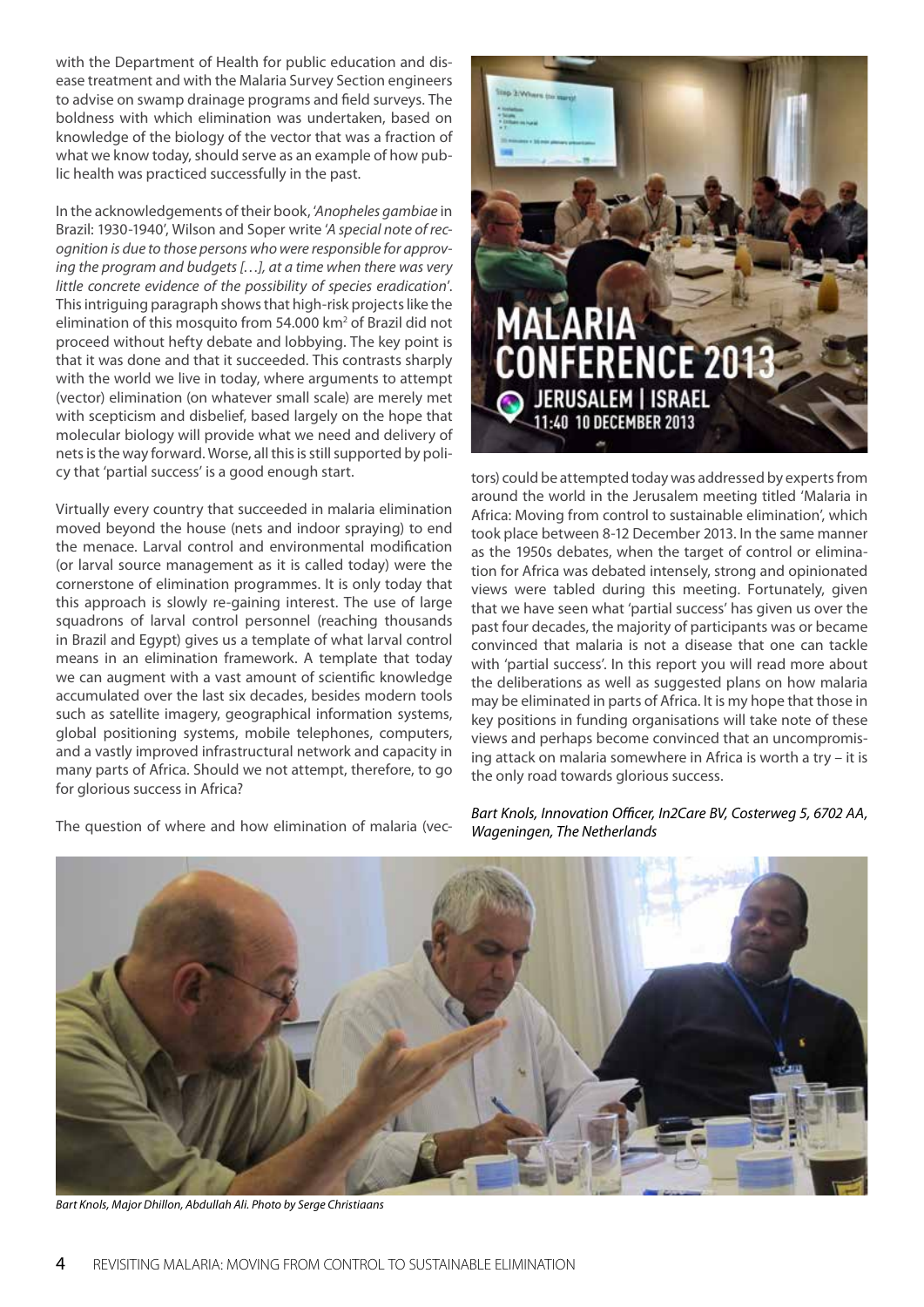## MALARIA: BACK TO THE FUTURE

### SANFORD F. KUVIN, MD

**Last year in Africa more than half a million children were**<br> **Last year in Africa and indiscriminate enemy. Yet most**<br> **Last year people are unaware of this epic tragedy, or the fact that**<br> **Last year again and again over** killed by a ruthless and indiscriminate enemy. Yet most it happens again and again, every year, despite our proven ability to stop it.

The deadly enemy I refer to is malaria. In 2012, it infected 219 million people, and killed 660,000, in 98 countries. This is a human tragedy – particularly because this mosquito-borne parasite targets the most innocent among us. Most malaria victims are children.

This global plague kills one-third the number of people who die from HIV. Yet when it comes to newspaper headlines and government grants, malaria receives nowhere near a third of the attention. If we are to fnally rid the world of this avoidable scourge, the same attention and resources that made a profound diference in the fght against HIV/AIDS must be employed against malaria.

Despite signifcant progress in the fght against malaria, this deadly form of germ warfare continues. In 1955, the World Health Organization submitted a proposal to eliminate malaria and smallpox within 3 years. Yet while smallpox elimination was a resounding success, malaria eradication was a dismal failure. The mosquitoes that carry the malaria parasite know no borders, and regional unrest and wars create new openings for malaria to advance.

It is telling that all three Nobel Prizes in the area of malaria were awarded in the early 1900's. Our ability to stop malaria was demonstrated in British Mandate Palestine, which was decimated in the 1920's until the Jewish population applied a zero-tolerance policy and techniques to eliminate the mosquitoes that carry the malaria parasite. Within two decades malaria had been largely controlled and Israel was declared malaria-free. Since then, the world's progress has been less than stellar.

In 1962, while working at the U.S. National Institutes of Health, I infected prisoner volunteers by mosquito bite with a form of monkey malaria, which led to my discovering the frst reliable antibody test for malaria. Since this was the frst antibody test for any parasitic infection, I wrote in subsequent publications that a vaccine could not be far behind. Yet here we are 50 years later, with no efective vaccine that can be routinely used for mass malaria elimination, and no new Nobel Prize on the horizon.

Sadly, until recently there have been few signifcant advances in malaria eradication and control, despite advances in the use of insecticide-treated bed nets, water drainage and treatment of mosquito-breeding areas, the use of new drugs, and early trials of vaccines and advances in molecular biology.

But new hope may be at hand. A recent international conference at the Hebrew University of Jerusalem looked into the time-tested techniques that people such as Professor Israel



Sanford F Kuvin

Kligler employed in the 1920's to save the population of British Mandate Palestine. On International Malaria Day the conference organizers released The Jerusalem Declaration on malaria, based on the insights of research scientists, feld workers and historians from as far afeld as Africa, Australia, Europe and the USA.

The declaration endorses an approach I call "Back to the Future," which advocates "reviving the historical strategies as an addition to existing integrated approaches" in order to "save more lives by making malaria elimination cost-efective, realistic and durable."

These efforts include rigorous larval source management; elimination efforts quided by detailed epidemiological monitoring of parasite prevalence and mosquito and climate data; African specialists taking ownership of malaria elimination efforts tailored to their specific situations; and pilot elimination projects in appropriate African settings to demonstrate the advantages of classical integrated approaches.

Along with these efforts, we must continue the kind of innovative scientifc research exemplifed by Hebrew University scientists like Professor Yosef Schlein, who uses toxic sugar bait to control mosquitoes, and Professor Ron Dzikovski, who discovered how the malaria parasite hides from the immune system by expressing one gene while hiding the other 59.

But the sad truth is that on their own, anti-malaria techniques, both old and new, will never be enough. As the global campaign against HIV has shown, real progress cannot be made without political advocacy and determined action. This requires leadership from the U.S. Congress, the U.S. Agency for International Development, the European Union, the Bill and Melinda Gates Foundation, the Global Fund to Fight AIDS, Tuberculosis and Malaria, and other major fund giving bodies.

HIV/AIDS activism made a huge impact in the fight against AIDS. That same fnancial and political activism must be employed against malaria which has killed so many millions — mainly children.

Dr. Sanford F. Kuvin is Founder & Chairman of the International Board of The Sanford F. Kuvin Center for the Study of Infectious and Tropical Diseases at The Hebrew University of Jerusalem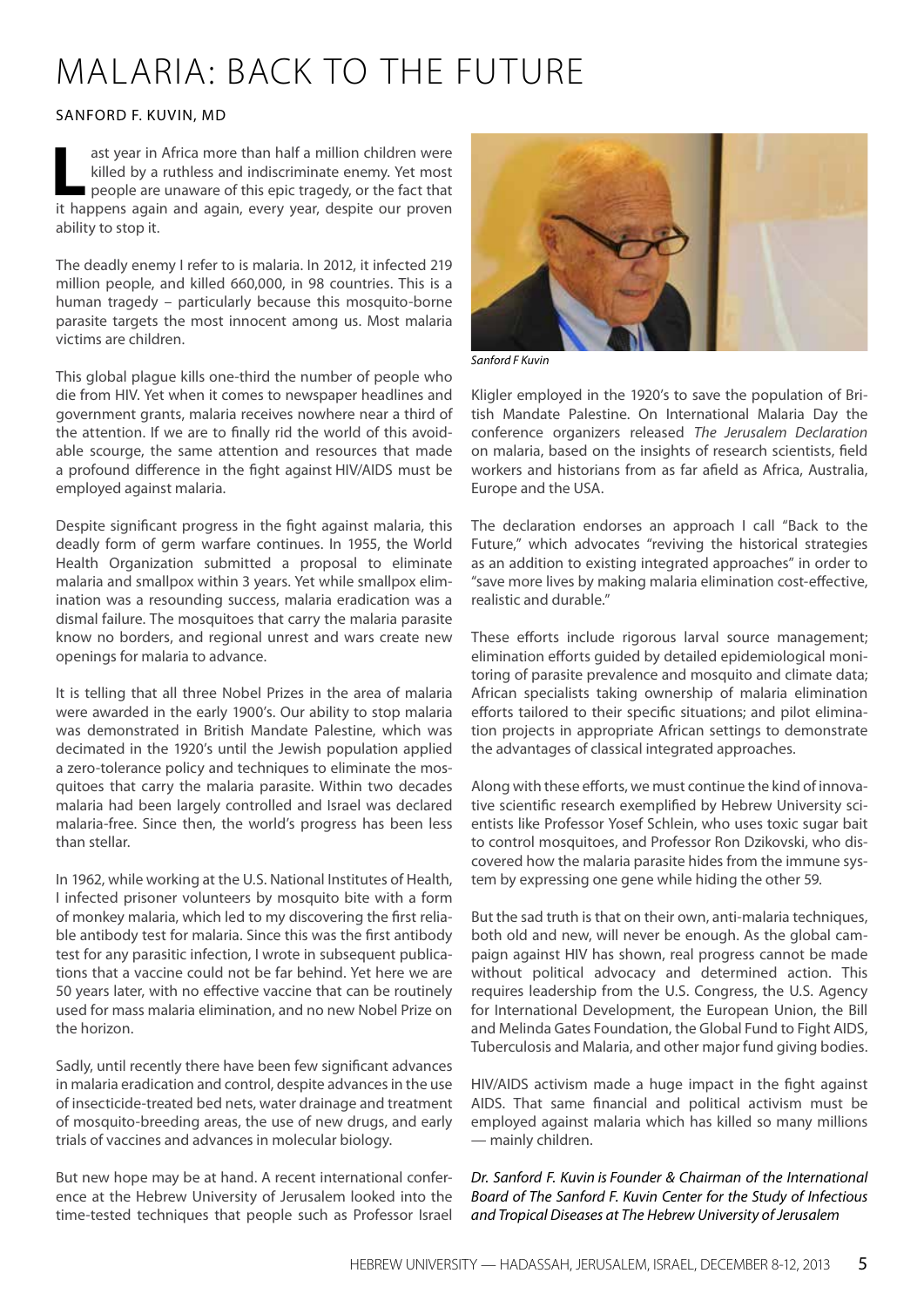## CONFERENCE REPORT

MAUREEN MALOWANY, PHD

## **LEARNING FROM SUCCESS**

Over the past 60 years, conferences on malaria have increased from maybe one per decade to multiple conferences annually. The 1950 Kampala Malaria Conference set the parameters for the 1955 Global Malaria Eradication Programme,<sup>1</sup> followed about 40 years later, in 1992 and 1996, with the meetings in Dakar and Amsterdam that galvanised WHO and international support to eradicate malaria. Roll Back Malaria, the Global Fund, the Gates Foundation and other major international donors took us to the 21st century goal of malaria elimination.

The Jerusalem Conference, held December 9-12, 2013 and designed as a workshop, brought together an international gathering of malariologists from 10 countries, to look back not on our failures, but to learn from past successes.<sup>2</sup> Drawing upon lessons learned from the success of malaria elimination in 20<sup>th</sup> century Mandate Palestine/Israel, field workers, entomologists, laboratory researchers, doctors and historians met over three days to revisit the integrated strategies for malaria elimination developed over 100 years ago, to reassess contemporary tools and to design a practical, deliverable malaria elimination program for two African settings: Pemba Island, Tanzania and Gabon. The medical entomologists drove the agenda, linking the past, present and future, to focus on what they do best – vector control for malaria eradication and elimination.

## **WHY JERUSALEM?**

Professor Israel Kligler arrived in Mandate Palestine in 1921, to a land and people dying from malaria.<sup>3</sup> Malarious areas impeded settlement and agriculture and the land needed to be reclaimed for human populations. And so it was! Working from Jerusalem with his team of health professionals and scientists, he developed and delivered an integrated program to eliminate malaria from Mandate Palestine/Israel. His strategies addressed people, the parasite and the mosquito: community education, public health (including hygiene, malaria prophylaxis and treatment), epidemiological surveillance and mosquito breeding control.4 Kligler built a platform of collaboration with the Department of Health, the Malaria Survey Section and his own Malaria Research Unit. He insisted on sound evidence as the basis for anti-malaria control and elimination programs. Working with entomologists, engineers, nurses, doctors, teachers and community leaders, Kligler's teams successfully mapped, surveyed, controlled, educated and treated the population of Mandate Palestine. The collective efforts reduced malaria prevalence by 50% in the first year of coordinated anti-malaria work from 5.7% to 2.9%. By 1925, the average monthly prevalence rate was 0.8%.<sup>5</sup>

The visit of the Malaria Commission of the League of Nations in 1925, and the eminent malariologist from The Netherlands, Dr. N.H. Swellengrebel in particular, praised the Kligler model as one that could be applied to malarious areas in other parts of the world.<sup>6</sup>

## **CONFERENCE PROGRAM**<sup>7</sup>

The following is a summary of the presentations and discussions which took place during the formal opening of the Conference and the workshop sessions which followed. Conference material is available online through www.malariaworld. org and, where appropriate, specific links will be cited.<sup>8</sup>

We were very grateful for the presence and contributions of Dr. Rob Dixon, Deputy Head of Mission, British Embassy in Israel and Dr. Gabriel E. Alexander, Jewish National Fund/Keren Keyemeth LeIsrael. Professor Kligler's grandson, Dani Kligler, also in attendance, was presented with a plaque honouring his grandfather's contributions to medicine, public health and malaria eradication in Mandate Palestine and to Israel. This plaque has been placed in The Sanford F. Kuvin Center for the Study of Infectious and Tropical Diseases, Faculty of Medicine, Hebrew University-Hadassah.

The Conference opened with a focus on Prof. Israel Kligler, his vision and his work to eradicate malaria in Mandate Palestine. Drawing upon the primary source documents found in multiple archives in Israel and England, League of Nations reports and Kligler's publications, Anton Alexander elaborated on the challenges of malaria eradication facing local populations, immigrants and government health systems. Kligler arrived in Mandate Palestine in 1921 and by 1922 had initiated a malaria eradication campaign. Kligler's campaign was based on three pillars of epidemiological surveillance (including systematic examination and reporting as evidence for detection and treatment of the entire population); community education on malaria prevention, anti-mosquito measures, hygiene and reporting; and larval eradication, including anti-malarial engineering work and drainage schemes.

<sup>1</sup> MJ Dobson, M Malowany, RW Snow. Malaria control in East Africa: the Kampala Conference and the Pare-Taveta Scheme: a meeting of common and high ground. Parassitologia 2000;42: 149-166.

<sup>2</sup> List of Participants, p.18

<sup>3</sup> Zalman Greenberg and Anton Alexander, Israel Jacob Kligler: The Story of a "Little Big Man". A Giant in the Field of Public Health in Palestine, Korot 2011-2012; 21:175-206.

<sup>4</sup> Palestine. Department of Health. A Review of the Control of Malaria in Palestine (1918-1941), Jerusalem: Government Printing Press. (All primary documents relating to Kligler held in the private collection of Dr. Zalman Greenberg, Jerusalem.) See also the extensive discussion of the Review in Norman White, Tropical Diseases Bulletin, September 1942: 39, 592-4.

<sup>5</sup> Kligler, Israel. Epidemiology and control of malaria in Palestine (Chicago: University of Chicago Press, 1930), ix.

<sup>6</sup> League of Nations. Health Organisation. Malaria Commission. Reports on the Tour of Investigation in Palestine in 1925. C.H./Malaria/52, Geneva, September 1925. (Greenberg collection).

<sup>7</sup> Audio-video recordings of all presentations delivered on Sunday, 8 December can be accessed at: https://medicine.ekmd.huji.ac.il/schools/publichealth/En/research/malariya2013/Pages/Movies.aspx

<sup>8</sup> http://www.malariaworld.org/blog/week-its-world-malaria-day-read-jerusalem-declaration-sustainable-malaria-elimination-africa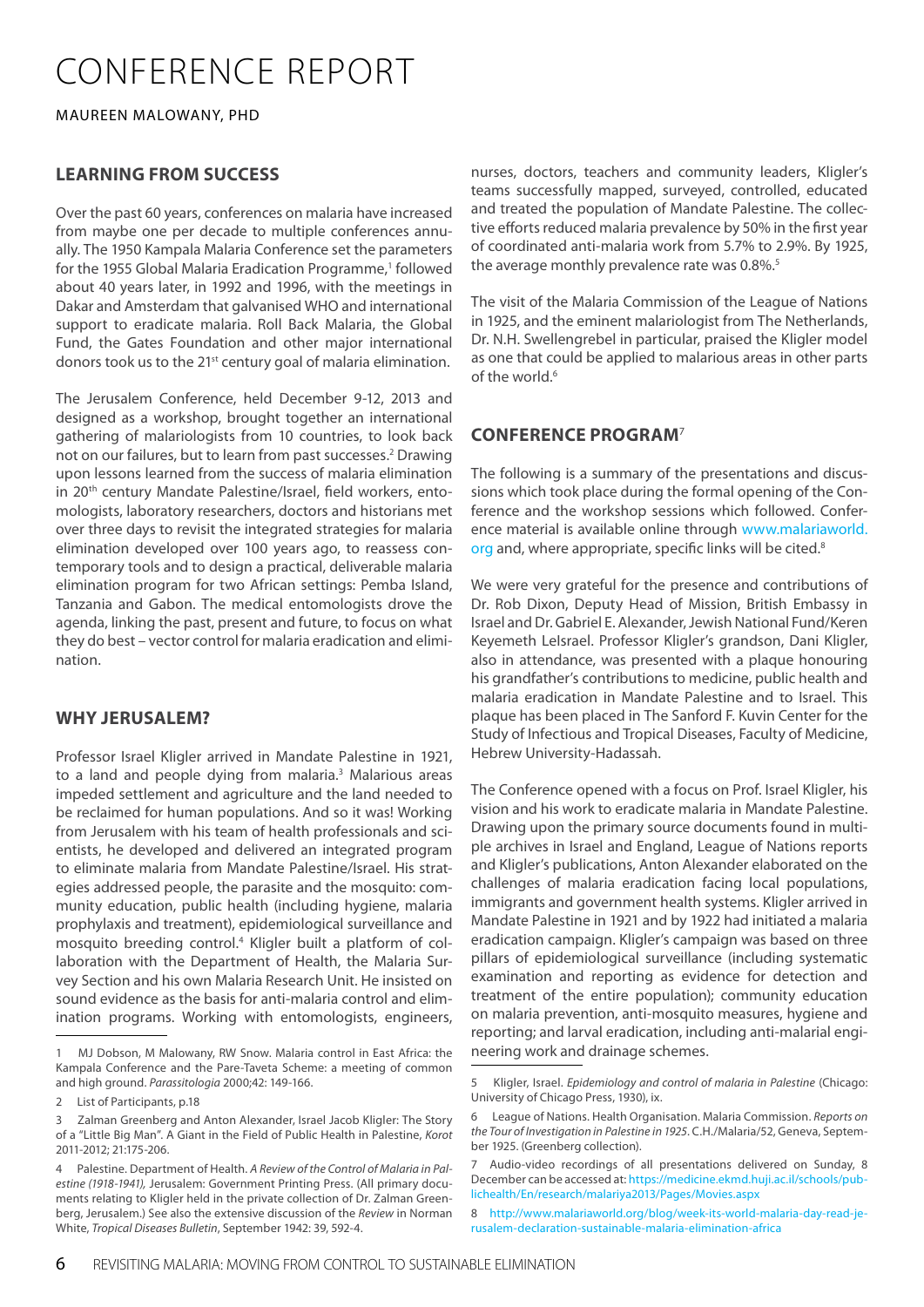

Malaria Commission, League of Nations, Tour of Palestine 1925. Zionist Archives, Jerusalem.

As stated above, Kligler recognized the importance of involving government, local community authorities and all segments of the population in his campaigns in order to achieve success. Jerusalem's Health Week Exhibitions of the 1920s included an 'Anti-Malaria Section' with '…illustrated lectures on malaria, its causes, prevalence and modes of prevention; by illustrated pamphlets; and by personal interviews and visits to delinquent families by local malaria inspectors. Palestine had its own Health Day with lectures, visits to breeding places and demonstrations of methods of control."9

For historical photos of this period, texts of archival reports and commentary on the contexts and delivery of the Kligler malaria eradication campaign, please see the two booklets prepared by Anton Alexander.<sup>10</sup>

The Malaria Commission of the League of Nations, established in 1923, recommended the Kligler model to other malarious areas of the world. In his reports, Kligler noted the successful strategies already employed in Italy during this period. One of the members of the Malaria Commission, Dr. and Col. Sydney Price James (1870-1946), with extensive experience in India and well-aware of the disappointments of the Mian Mir anti-malaria campaign there, stood frmly behind an aggressive larval control program as the foundation for malaria eradication. James' 1929 Report to the British Colonial Office following the 1926 malaria epidemic in the Kenya Highlands, reaffirmed the Kligler model with its foundation on community education, health (what James termed 'social development'), anti-mosquito brigades (frst recommended by Ronald Ross in the early 1900s) and water drainage.<sup>11</sup>

Dr. Jan Peter Verhave, author of the biography of the afore-mentioned Dutch malariologist, Nicolaas H. Swellengrebel (1998-1970),<sup>12</sup> extended the international context to include anti-malarial research and practice in The Netherlands. The importance of scientifc evidence and knowledge of local epidemiology was the key message of Dr. José A. Nájera drawing upon his extensive experience working with the World Health Organization. Their contributions to the post-Conference debate on the importance of larval control/eradication/ elimination programs are noted later in this Report.

<sup>9</sup> I. Kligler, The Fight Against Malaria; 1925 quoted in Alexander, Elimination of Malaria booklet available at www.malariaworld.org/blog/israel-jacob-kligler-story-little-big-man", p. 11

<sup>10</sup> Anton Alexander, "Elimination of Malaria in Palestine 90 years ago. What didn't General Allenby and early Jewish pioneers do…"; Anton Alexander, "Elimination of Malaria in Palestine 90 years ago. What didn't General Allenby and the early Jewish pioneers do… that Dr Kligler did", available at www. malariaworld.org/blog/israel-jacob-kligler-story-little-big-man"

<sup>11</sup> Dobson, et al., op.cit.; S.R. Christophers, Obituary Notices of Fellows of the Royal Society, Sydney Price James, 1870-1946, 1947: 5:15; 507-23 at http:// www.jstor/org/stable/769098 accessed 30/09.2013.

<sup>12</sup> Jan Peter Verhave, The Moses of Malaria. Nicolaas H. Swellengrebel (1885-1970) Abroad and At Home. 2011. Rotterdam: Erasmus Publishing.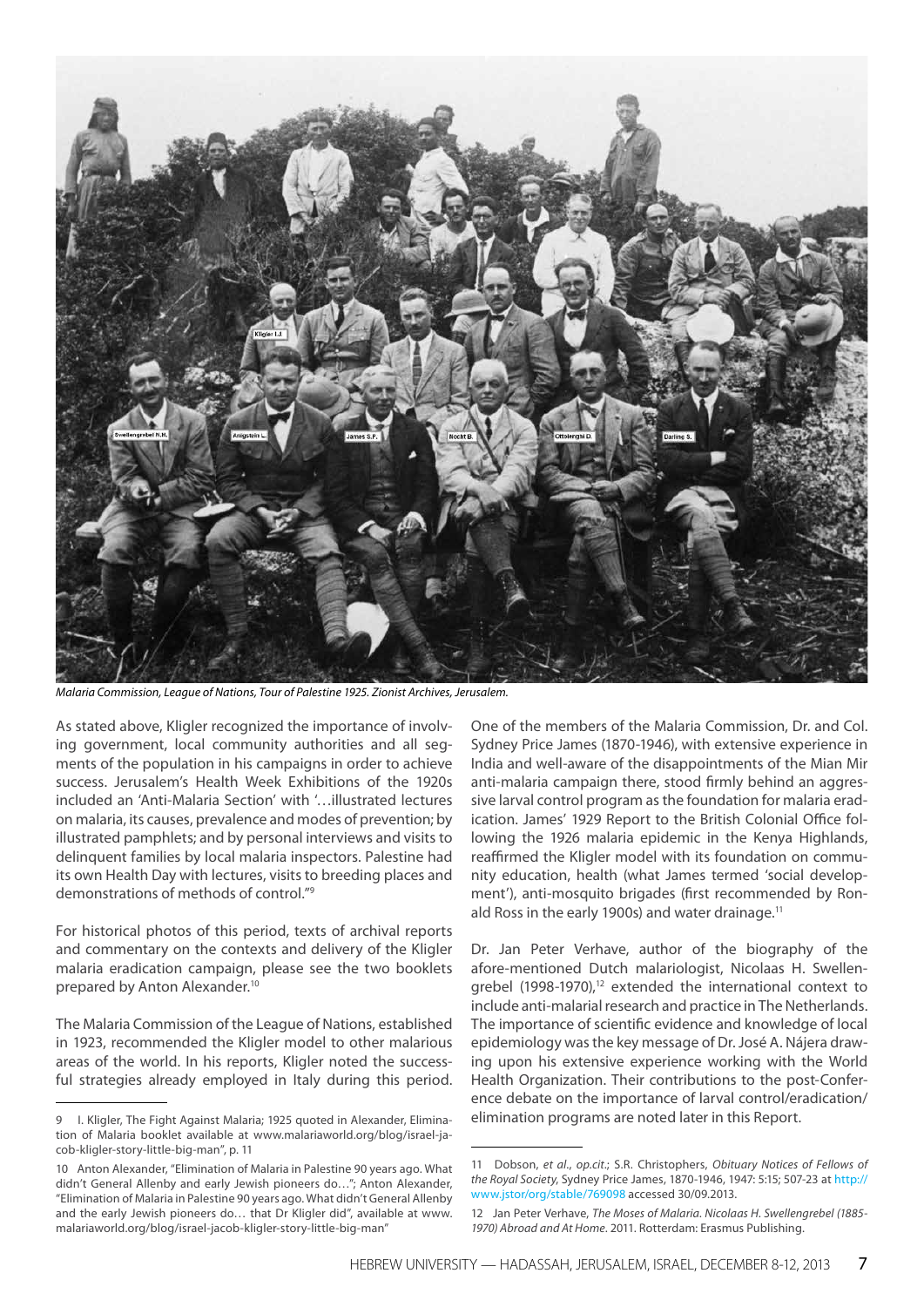Malaria eradication and the work of Fred Soper were never far from the forefront of discussion throughout the Conference. Many participants thought the work of Kligler and Soper were similar in their focus, energy, drive and success and could provide lessons for contemporary programs. The frst presentation on Soper's campaigns was delivered by Dr. Bart Knols.<sup>13</sup> As one of the Rockefeller Foundation's dynamic, confdent and sometimes belligerent field officers, Soper brooked little opposition to his work in Brazil and Egypt. The debate on Soper's work and lessons learned can be found in the later pages of this Report and more extensively in the literature cited below.14

## **WORKSHOP SESSIONS**

For the next 2.5 days, participants shifted into workshop mode with small group sessions, presentations to the entire group and general debates/discussions. We were joined by Israeli scientists and researchers at various times including those members of the Israel Society for Parasitology, Protozoology & Tropical Diseases whose annual meeting was held during the time of the conference to facilitate knowledge sharing and exchange.

The goals for the workshop sessions were to design a malaria elimination program for two settings in sub-Saharan Africa: Pemba Island, Tanzania and the country of Gabon, West Africa. Background material included examinations of Soper's earlier campaign and detailed reports on the contemporary situation for Zanzibar and Pemba. Although malaria is under-researched for Gabon relative to other sub-Saharan African countries, two recent publications on malaria prevalence and incidence were brought to the table, together with the WHO World Malaria Report 2013.15 Dr. Abdullah Ali, Manager, Zanzibar Malaria Elimination Program, presented on the successes and challenges of the Zanzibar plan. Other presentations were given by participants on past experiences with malaria eradication in other African settings and current vector control/elimination strategies and insecticides.16 The group broke into two working groups – one for Pemba Island and the other for Gabon. The discussions for Gabon were held in French.

## **PEMBA ISLAND**

With regard to malaria eradication, there was intense debate

over defnitions of terms such as eradication, species eradication, participants' experiences with malaria control and eradication programs, tools, strategies and methodologies. In short, every stage of designing an elimination program was under intense scrutiny. Some felt the goal itself was unattainable; others that the cost-beneft was not clear; others that the epidemiological evidence was incomplete and others were frustrated with those not willing to move forward with the evidence available. p The malaria burden on Pemba has been recorded as 1.4% in 2007.<sup>17</sup> While fishermen provide a reservoir for malaria, the number of cases does not warrant mass prophylaxis. Most agreed that a targeted larval source management to elimination program would reduce the malaria burden on Pemba to zero. Using a grid, in the style of Soper's environmental strategies employed in Brazil,together with the recommended insecticide (e.g. Bacillusthuringiensis serovar israelensis (Bti), elimination would be achievable. While this was the majority view, the Pemba Island working group could not come to a consensus. In the end, with one opposition and one abstention, the group did agree to draw up a concluding statement on the importance of larval programs for malaria elimination. The group planned to meet with the National Malaria Elimination Program leaders after the conference to advance an elimination program utilizing larval elimination strategies.

## **GABON**

Designing a malaria elimination program for Gabon proved premature. We were very grateful to have Dr. Abdou Razack Safou,Directeur du programme national contre le paludisme, Ministère de la santé du Gabon, present for the Conference. Dr. Safou raised a number of challenges with respect to malaria elimination in Gabon. He stated that Gabon is seen as a wealthy country by international donors and organisations. While it is true that Gabon has natural resources, the beneft is not refected in education and health for Gabon's citizens. Children who live in the city and visit families in rural villages during vacation often die of malaria.

We approached malaria elimination in Gabon on a setting by setting basis – *i.e.* considering the mining areas as 'biological islands of man-made malaria' for which malaria prevention and elimination programs could be designed. Sanitary zones could be designed around the premises of the mining stations or 'plants'. The frst step would be to conduct a baseline epidemiological survey as there are not sufficient data available to inform a program or intervention. Financing malaria control and elimination could be attempted on two fronts. The companies could be challenged to meet their corporate social responsibility for workers, families and surrounding communities. Another suggestion was to propose a Global Business Coalition which could encourage corporate competition and collaboration. Dr. Safou proposed that the centennial day of Dr. Albert Schweitzer ('our doctor' in Gabon) established in 2013, become an annual marker for national pride and Presi-

<sup>13</sup> Knols' presentation available at http://www.malariaworld.org/blog/ conference-opening-program-sponsors See also: GF Killeen, Fillinger, U., I. Kiche., L.C.,Gouagna, BG Knols, Eradication of Anopheles gambiae from Brazil: lessons for malaria control in Africa? Lancet Infec Dis 2002 Oct;2(10):618-27.

<sup>14</sup> Socrates Litsios**.** Fred L. Soper's Ignored Criticism of WHO's Approach to Malaria Eradication. Parassitologia 2000 42: 167-172.; Socrates Litsios, René J. Dubos and Fred L. Soper: Their Contrasting Views on Vector and Disease Eradication. Perspectives in Biology and Medicine Autumn. 1997: 138-149. To watch Soper and his team work in the feld see: http://www.malariaworld. org/blogs/j20-jerusalem-conf

<sup>15</sup> Julia N. Goesch, et al., Socio-economic status is inversely related to bed net used in Gabon, Malaria Journal 2008, 7:60; http://www.malariajournal. com/content/7/1/60; Denise P. Mawlili-Mboumba, et al., Increase in malaria prevalence and age of at risk population in diferent areas of Gabon, Malaria Journal 2013, 12:3; http://www.malariajournal.com/content/12/1/3; http:// www.who.int/malaria/publications/country-profles/profle\_gab\_en.pdf; http://www.map.ox.ac.uk/explore/countries/gab/

<sup>16</sup> Powerpoint presentations available at www.malariaworld.org

<sup>17</sup> Thomas Jaenisch, et al., Malaria incidence and prevalence on Pemba Island before the onset of the successful control intervention on the Zanzibar Archipelago, Malaria Journal 2010, 9:32 accessed at http://www.malariajournal.com/content/9/1/32; Zanzibar Malaria Control Program. Malaria Elimination in Zanzibar, October 2009 available at http://www.soperstrategies.com/ countries/pemba/tanzania-library/fles/EliminationZanzibar.pdf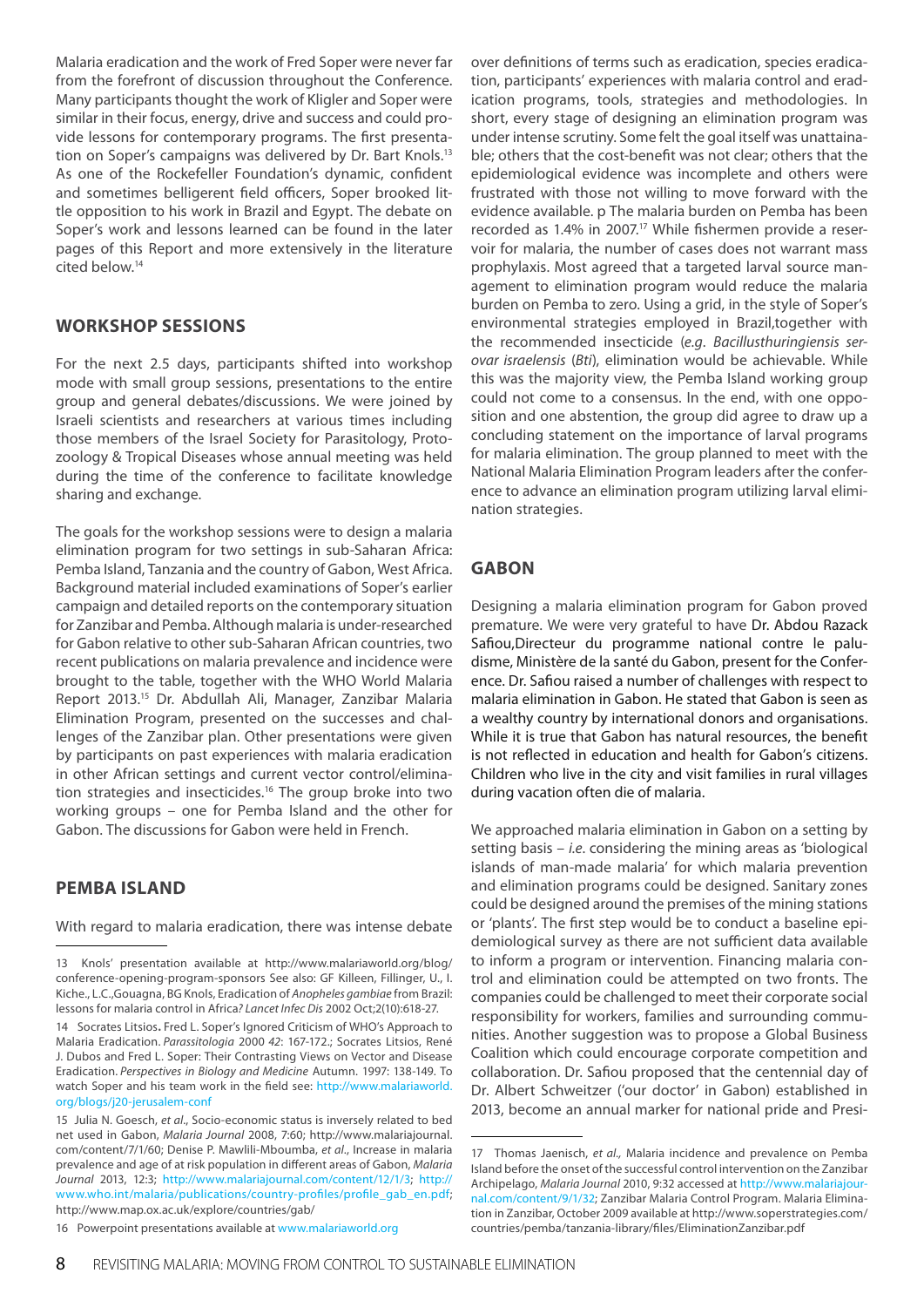dential fnancial support for a malaria campaign.

The Conference concluded with a working session on Wednesday night into Thursday morning, the 12-13 December, to produce a document that would recall the work of Kligler and Soper on larval eradication to be applied to the contemporary challenge of malaria elimination.

A selection of issues raised during the post-Conference discussions, including those which disagreed with the Declaration, are presented on the pages that follow in a Talmudic style which places commentary and discussion around a central text, in this instance, the contentious phrases drawn from The Jerusalem Declaration.

## **THE JERUSALEM DECLARATION**

Reminiscent of the debates of the 1950 Kampala Conference, the Jerusalem Conference generated heated discussions that resulted in consensus or in accepted disagreements over complex issues of control, eradication and elimination.

The Jerusalem Declaration, p. 12, reflects the debates and discussions that continued vigorously via email well after the closing of the Conference. Although unable to reach a 100% consensus, the Declaration was accepted by 90% of participants.

Snow – 35 cm in total, the heaviest on record – fell in Jerusalem starting on the 12th December paralysing the city, leaving Jerusalem participants home-bound and forcing international participants to leave early. As a result, we were unable to have a closing session to discuss and debate the draft document of The Jerusalem Declaration. However, intense and thoughtful debates continued through e-mail correspondence.

In conclusion, we thank those participants who joined us for the Conference, regret the absence of others invited but unable to attend, and leave open the discussion, debates and challenges to all on the website: www.malariaworld.org

A printed copy of this Report is available upon request from maureenm@ekmd.huji.ac.il

The Conference was made possible with the generous support of the following:

The Kuvin Foundation

The Sanford F. Kuvin Center for the Study of Infectious and Tropical Diseases, Hebrew University-Hadassah

The Braun School of Public Health and Community Medicine, Hebrew University-Hadassah

The British Friends of The Hebrew University

Jewish National Fund/Keren Keyemeth LeIsrael

The Pears Foundation (UK)

Teva Pharmaceutical Industries

We also thank Shani Cohen, Braun School Secretary, for her administrative and secretarial support and Dr. Shoshana Frankenburg for her editorial assistance in the preparation of this Report.

Maureen Malowany, PhD Braun School of Public Health & Community Medicine Hebrew University-Hadassah Jerusalem, Israel maureenm@ekmd.huji.ac.il

On behalf of the Organising and Scientifc Committees:

Dr. Zalman Greenberg; Prof. Charles Greenblatt; Dr. Bart Knols; Prof. Yehuda Neumark; Prof. Dan Spira; Prof. Eli Schwarz

## **PRESS LINKS**

- The Times of Israel: http://www.timesofisrael.com/ remembering-the-man-who-battled-israels-mos...
- % Israel 21c: http://israel21c.org/health/world-malaria-experts-look-to-israels-past-f...
- % The Jerusalem Post: http://www.jpost.com/Health-and-Science/Bed-nets-wont-wipe-out-a-deadly-...
- The Hebrew University of Jerusalem: https://medicine.ekmd.huji.ac.il/schools/publichealth/En/research/ malari...

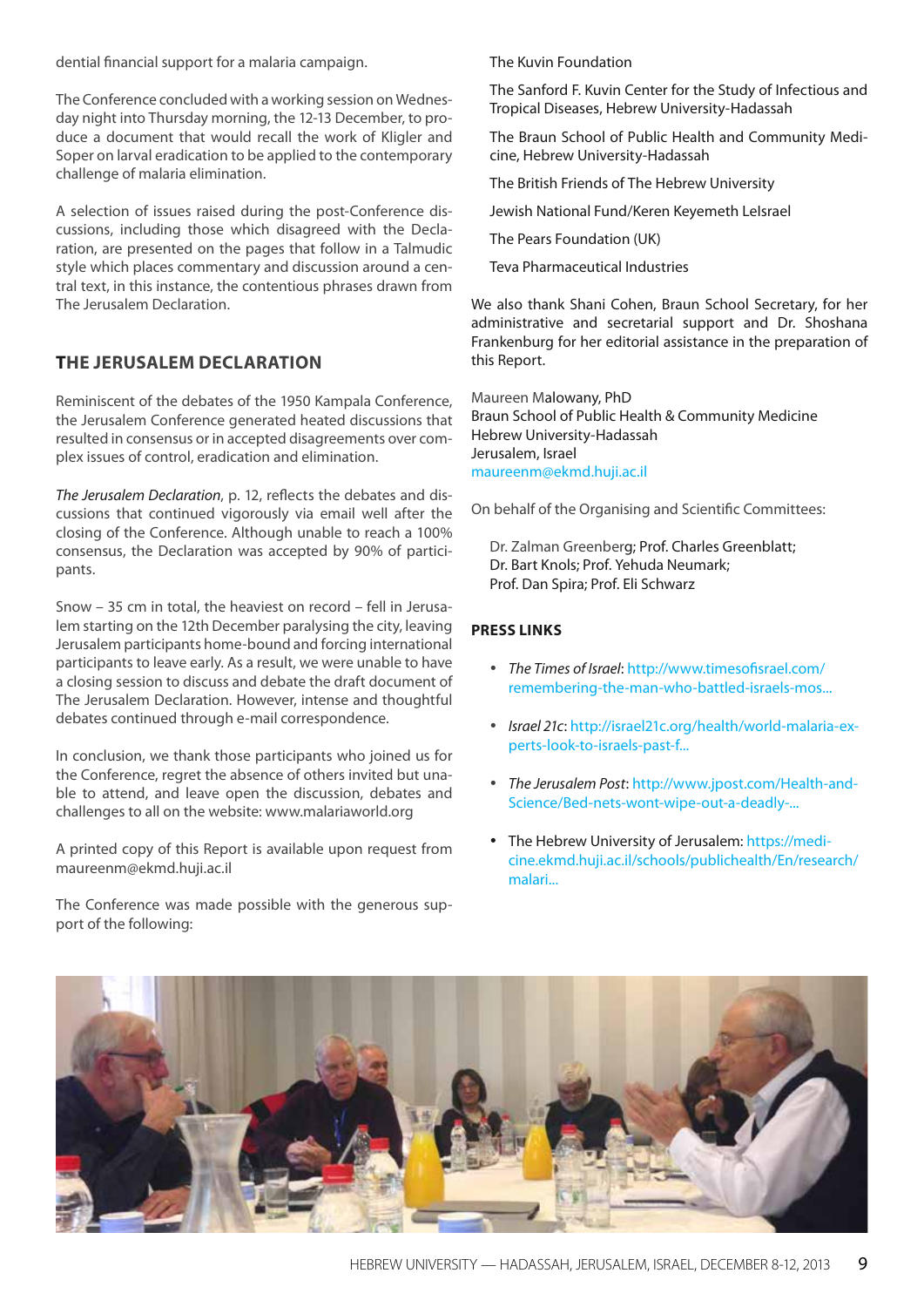## THE JERUSALEM DECLARATION

**A**lmost a century after Dr. Israel Kligler initiated a malaria elimination campaign in Mandate Palestine, the undersigned met in Jerusalem to honour his exemplary approach that consisted of an integrated attack on malaria that ultimately led to its disappearance.

In many ways, the disease burden of malaria in Africa today resembles that of Palestine when Kligler frst arrived. His success – a toolbox that included larval mosquito control, swamp drainage, quinine prophylaxis and treatment, community education - played a major role in making the Holy Land habitable and productive.

The value of this historical approach was seen again in the successes of Dr. Fred Soper of the Rockefeller Foundation. Between 1938-1940, Dr. Soper succeeded in the elimination of an imported but established African malaria mosquito population from its entire distribution over 54,000 km2 in Brazil. He achieved further success with the elimination of malaria from Egypt during WWII. Today, children are needlessly dying of malaria in fourteen African nations that are smaller than the area cleared of African mosquitoes by Soper in Brazil.

It is noteworthy that the success of these historical strategies, which consisted of the destruction of malaria mosquito breeding grounds, land reclamation, and housing improvement, occurred before the current strategies based on bednets, residual spraying, synthetic quinine derivatives and artemisinin-based therapies became mainstream.

Contemporary strategies are making inroads toward malaria elimination but are hampered mainly due to insecticide and drug resistance. It is absolutely imperative that we revive the historical strategies as an addition to existing integrated approaches. When augmented with exciting contemporary digital technologies that were absent in the Kligler and Soper days, we can save more lives by making malaria elimination cost-efective and realistic.

We cannot lose the gains of malaria control over the last decade. Worse, in the absence of dramatic successes in the fght against malaria in the near future, it is likely that donor fatigue will result in a situation comparable to that of forty years ago when malaria control and eradication was no longer of interest.

Therefore, we, the undersigned of this declaration, a unique gathering of concerned malaria specialists from around the world, urgently recommend that:

- 1. Larval source management, i.e. the rigorous, systematic and uncompromised control of aquatic stages of malaria mosquitoes in breeding sites as well as the modifcation thereof, be added to current strategies. No country that eliminated malaria succeeded in doing so without larval source management.
- 2. Elimination eforts be guided by detailed epidemiological monitoring of parasite prevalence in representative and comparable sentinel human populations as well as mosquito and climate data.
- 3. The growing cadre of African specialists, now working in strengthened economies, lead in taking ownership of and responsibility for malaria elimination eforts tailored to their specifc eco-epidemiological situations.
- 4. Pilot elimination projects be undertaken in appropriate settings of Africa, several of which were identifed by us, to demonstrate the advantages of classical integrated approaches.

Signed this 12th Day of December 2013:

Dr. Safou Abdou Razack, Gabon Mr. Anton Alexander, UK Capt. Serge Christiaans, The Netherlands Dr. Major Dhillon, USA Dr. Zalman Greenberg, Israel Prof. Charles Greenblatt, Israel Dr. R. L. Jacobson, Israel Dr. William Jobin, USA Dr. Bart Knols, The Netherlands Dr. Sanford F. Kuvin, Israel and USA Mr. Manuel Lluberas, USA

Dr. Silas Majambere, Tanzania/UK Dr. Maureen Malowany, Israel Dr. Wolfgang Richard Mukabana, Kenya Mr. Steve Mulligan, USA Prof. Yehuda Neumark, Israel Dr. Olusola Oresanya, Nigeria Dr. Laor Orshan, Israel Mr. Leon Poddebsky, Australia Dr. Clive Shif, USA Prof. Dan T. Spira, Israel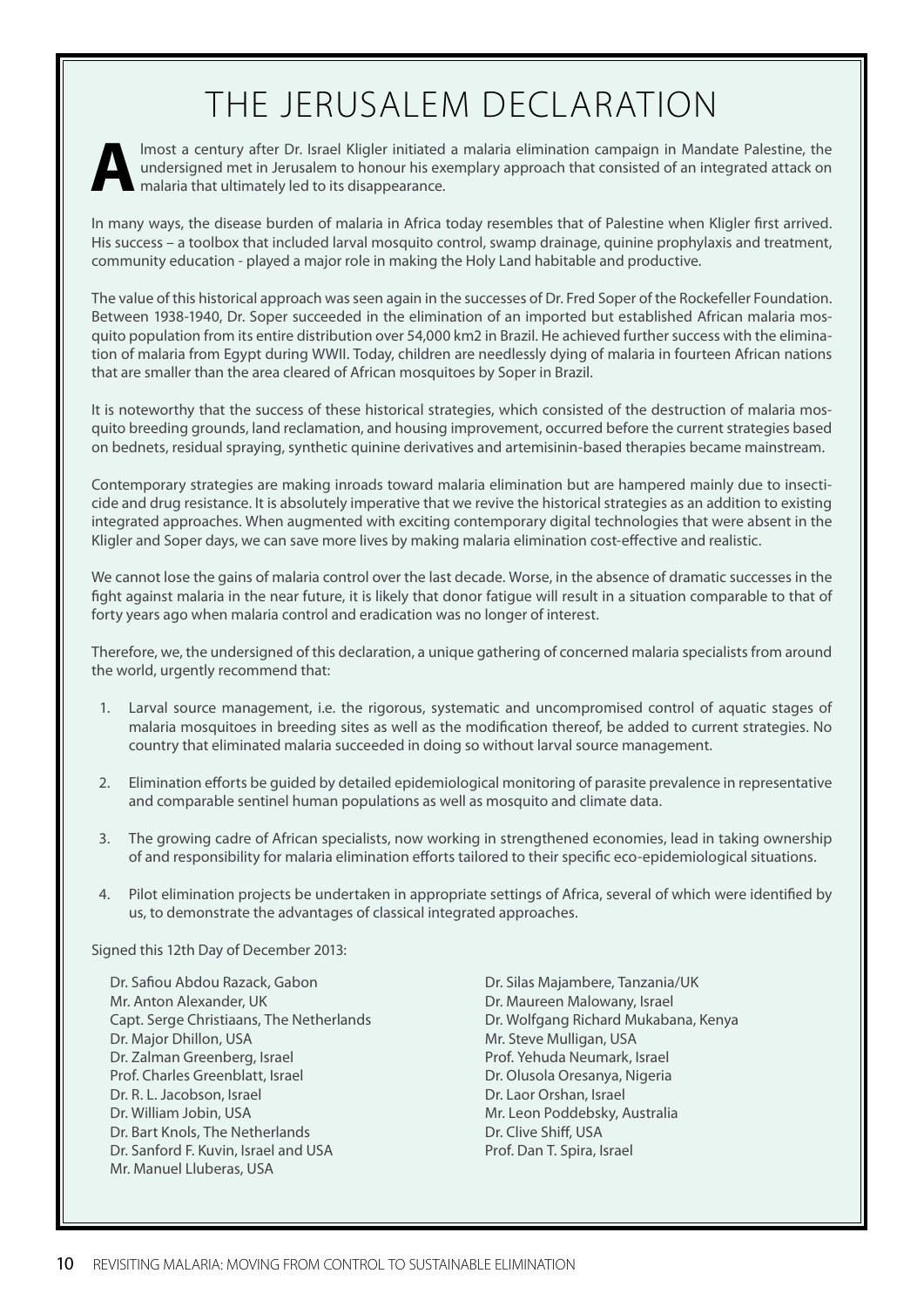Unlike the situation in Africa…"the report of the Malaria Commission said the Palestine situation was quite exceptionally favourable to the success of antilarval operations. (JN)

Kligler explained that the initial campaign against malaria, begun in 1922, was carried out along these main lines:

1. Detection and treatment of carriers.

2. An anti-mosquito campaign aimed principally at the larvae.

And also, in particular…………

3. EDUCATION (AA)

"In many ways, the disease burden of malaria in Africa today resembles that of Palestine when Kligler first arrived"

of time working on malaria control in Africa or any other country knows that we have a very limited set of options we can deploy against malaria. (MLT)

Anyone who has spent any length

…. The Commission would greatly proft by its visit to Palestine, and the world would surely benefit by what they had seen there,

through the medium of the League of Nations. League of Nations, 1925 from www.kligler1930.com (ZG and AA)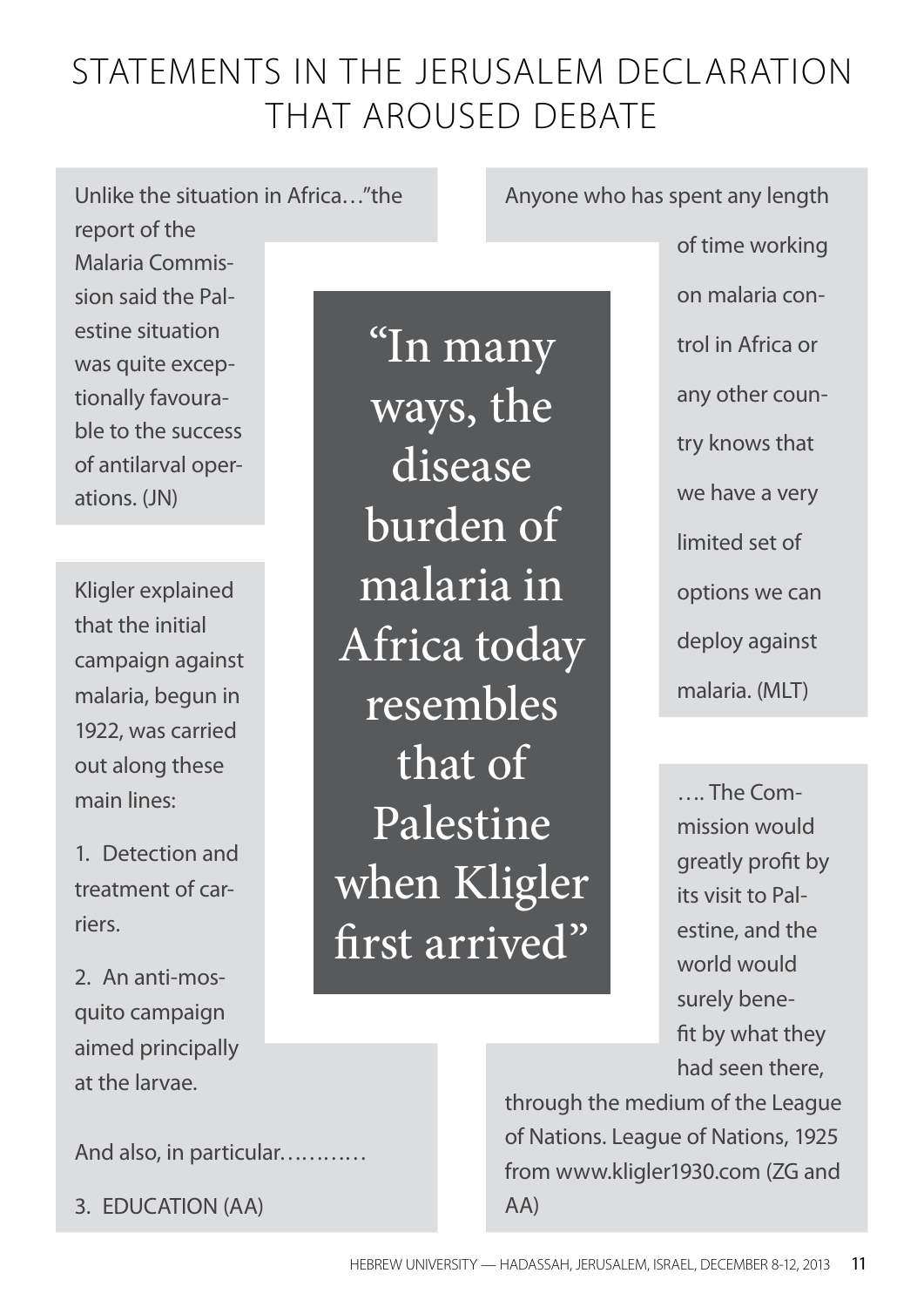Collection of data regarding the

prevalence of the disease, types and breeding places of the mosquitoes concerned went hand in hand with the education of the public in regard to controlling the disease, and the value of this education was probably as important as the immediately practical results obtained.

Kligler demonstrated through the Haifa Malaria Research Unit that drainage of the swamps alone would have little effect on the malaria, because some mosquitoes can breed in

"His (Kligler's) success – a toolbox that included larval mosquito control, swamp drainage, quinine prophylaxis and treatment, community education - played a major role in making the Holy Land habitable and productive"

I strongly object to the reduction of Kligler's success to the use of a toolbox while it was due:

> $\cdot$  To his careful and detailed study of the epidemiology of malaria in Palestine, as evidenced by his paper on rural malaria of 1924 and his book of 1930 and the appreciation by the LoN Malaria Commission

 $\cdot$  To the favourable epidemiological conditions of Mandate Palestine, including that the majority of rural malaria was manmade, as as recognised by the Malaria Commission team. (JN)

little, out-of-the-way unsuspected places, which even the most elaborate system of drainage would not have reached. Kligler pointed out that at least half of the malaria cases could be ascribed simply to human carelessness and neglect. (ZG and AA)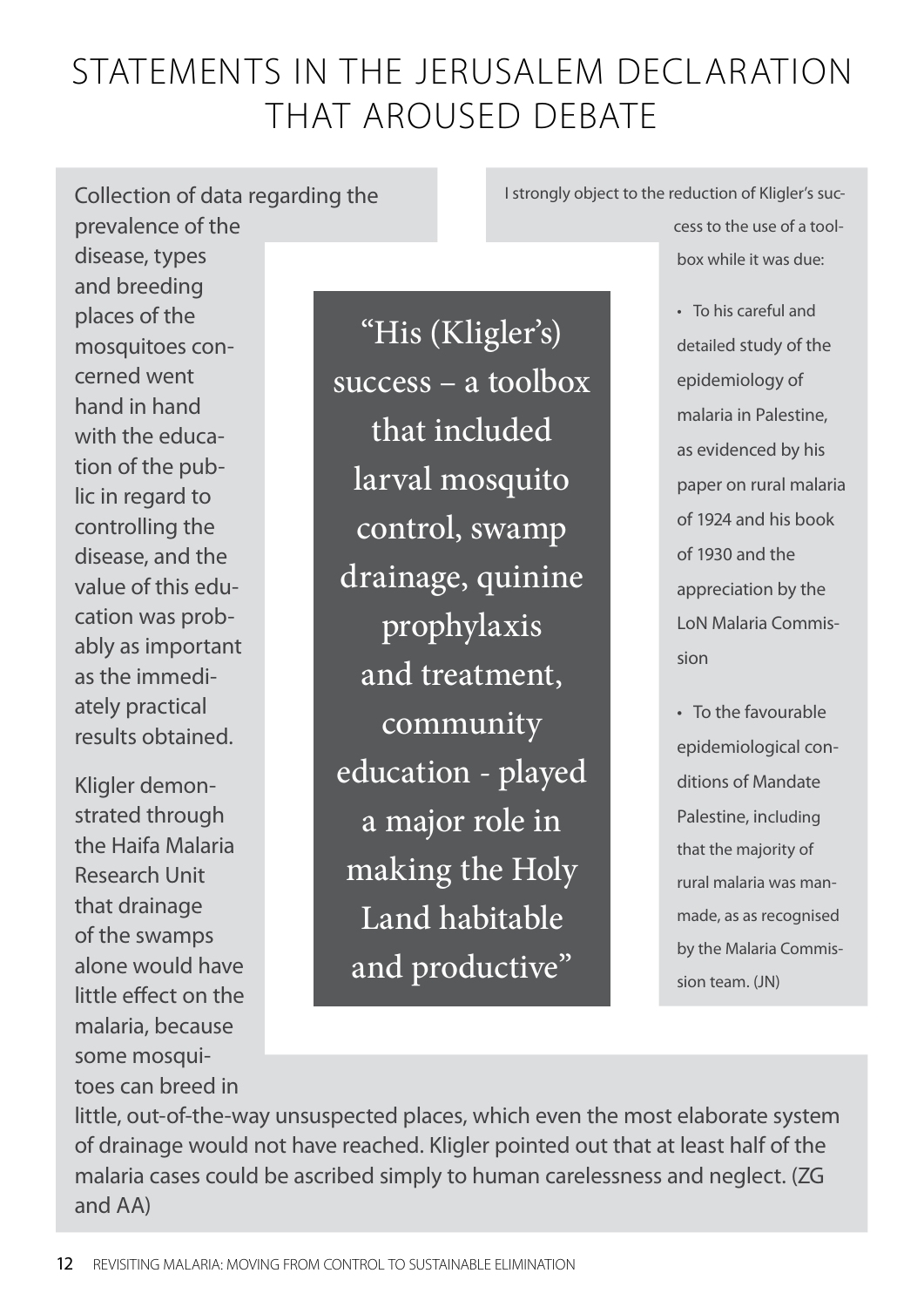My main concern is that an uncritical promo-

tion of so called "Soper's strategies", would lead some countries to engage in setting up armies of operational forces, without developing/strengthening their epidemiological services, which would have allowed them to understand their problem areas (hotspots), and design appropriate targeted interventions.

I cannot accept linking Soper's unscientifc campaign to Kligler's scientifc approach:

• Soper grossly exaggerated the importance of A. gambiae in

"The value of this (Kligler's) historical approach was seen again in the successes of Dr. Fred Soper of the Rockefeller Foundation"

What is signifcant about Dr. Soper's work is not only that he

managed to eradicate A. gambiae from an area the size of Togo, West Africa, but that he completed his work in 18 months and with approximately six million US Dollars in today's currency. Fred Soper understood the grave threat nature can pose to humanity, and he demonstrated what can be achieved when humanity uses thought and action to boldly fight back." (ML)

the very serious epidemic of 1938-9, claiming that the population of the area had not had any previous malaria experience, while there were records of serious periodical ca. 10 years cycles) epidemics going on for several decades

• He disregarded the epidemiology of malaria, dealing only with the elimination of A. *gambiae*, pretending that it was the essential factor, and the data presented in his book are pitifully inadequate to judge the epidemiological long term impact of his campaign.

• Soper grossly exaggerated the risk of A. gambiae invasion to the whole continent in order to impress politicians about the value of his campaign.

• While Kligler's approach to the study and the subsequent design of malaria control is highly recommended, Soper cavalier assumption that a problem can be reduced to a single factor and concentrate only in the operational aspects, is absurd, as is the assumption that current African malaria problems resemble those of Mandate Palestine." (JN)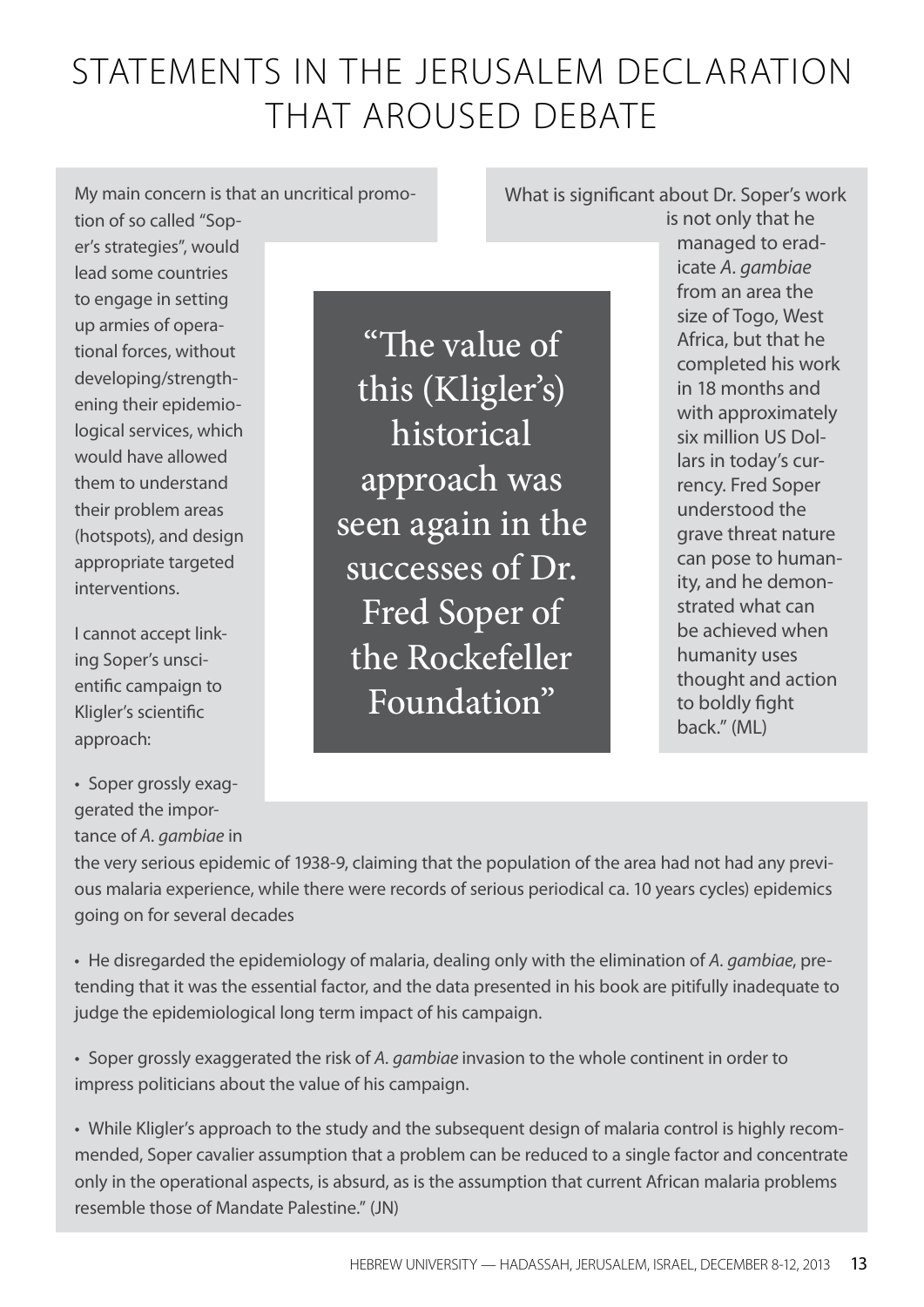Comments like "Any money we dedicate

to vector control is less money we can put on nets," made during last year's meeting of the Vector Control Working Group in Geneva are counterproductive and miss the point of integrated vector control. Besides, this has been the basis for malaria control during the past decade

"No country that eliminated malaria succeeded in doing so without larval source management"

Not true: in the Netherlands, larval source

management was too costly, and was abandoned when in-house spraying was found to be effective in the late 1930s (JPV)

Sledge - a political scientist from the University of Texas at Austin, states that drainage works in

and we still have half the world's population at risk and around a million annual deaths to malaria (ML)

the southern USA were the key factor in eliminating malaria from the US in the 1930's. (WB)

The essential thing is to have a thorough knowledge of the type of breeding places and the habits of the local mosquitoes, and apply the appropriate method to the particular local set about methods of control for a given country, so it is dangerous to assume that any one method of mosquito control is suitable under all conditions. (Kligler, 1930 as reported in AA, ftn, 10)

"Elimination efforts be guided by detailed epidemiological monitoring"

I insist on adding clinical coverage, plus the addition of a subline, stating that during the period of additional larval source management, and until elimination, the children have to be

covered by extra protective measures. (JPV)

of conditions. Just as it is difficult to geranlize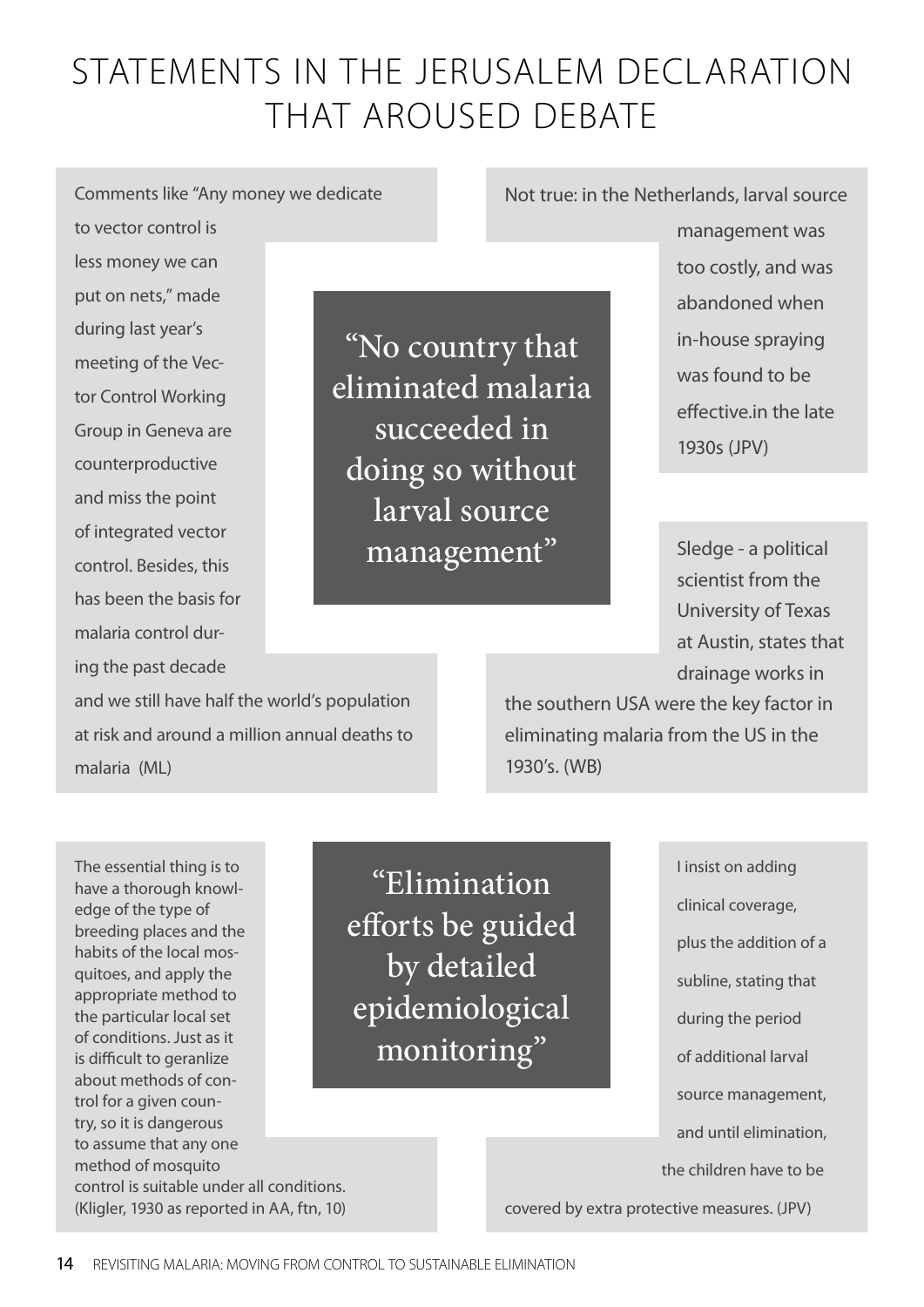Integrated control is presently NOT

I think it is highly desirable to call for

neglected. The plea of the declaration is to add back larval source management to the toolbox. (JPV)

What I don't want to see is a reliance on mosquito nets as the main and sometimes only method against the vector. Comments like "Any money we dedicate to

"Pilot elimination projects be undertaken in appropriate settings of Africa, several of which were identifed by us, to demonstrate the incredible advantages of classical integrated approaches."

vector control is less money we can put on nets," made during last year's meeting of the Vector Control Working Group in Geneva are counterproductive and miss the point of integrated vector control. Besides, this has been the basis for malaria control during the past decade and we still have half the world's population at risk and around a million annual deaths to malaria. (ML)

the recovery and/ or strengthening of the scientifc and technical capacities of malaria control programs in the often neglected felds of Entomology and Malaria Engineering, but this should not lead to a confict for power by demanding a radical change in policies. Instead, it is necessary to strengthen epidemiological surveillance and to study the entomological and ecological determinants of malaria hotspots to design appropriate ways of treating them rather than merely intensifying the same interventions that had locally failed in the first place. (JN)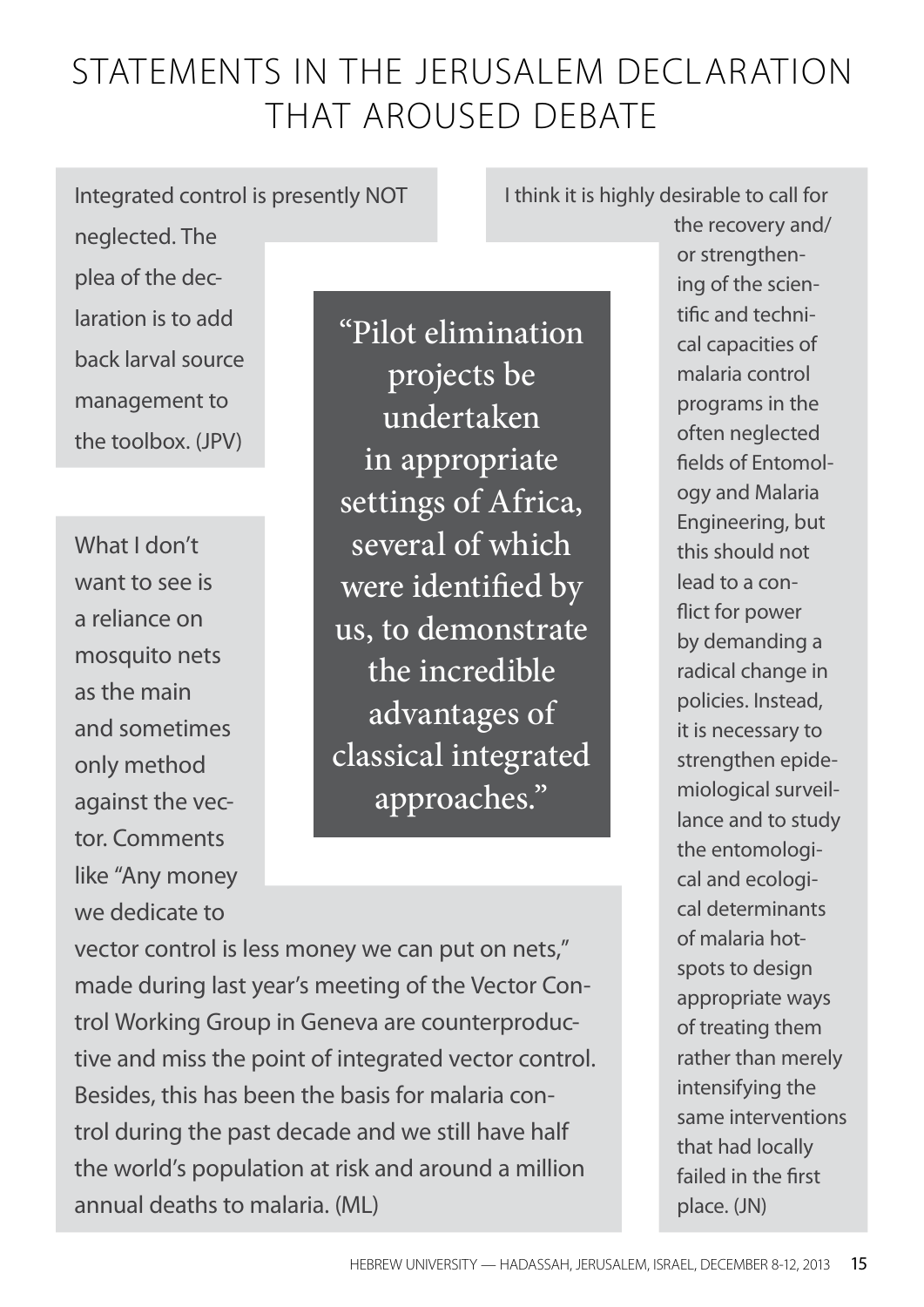











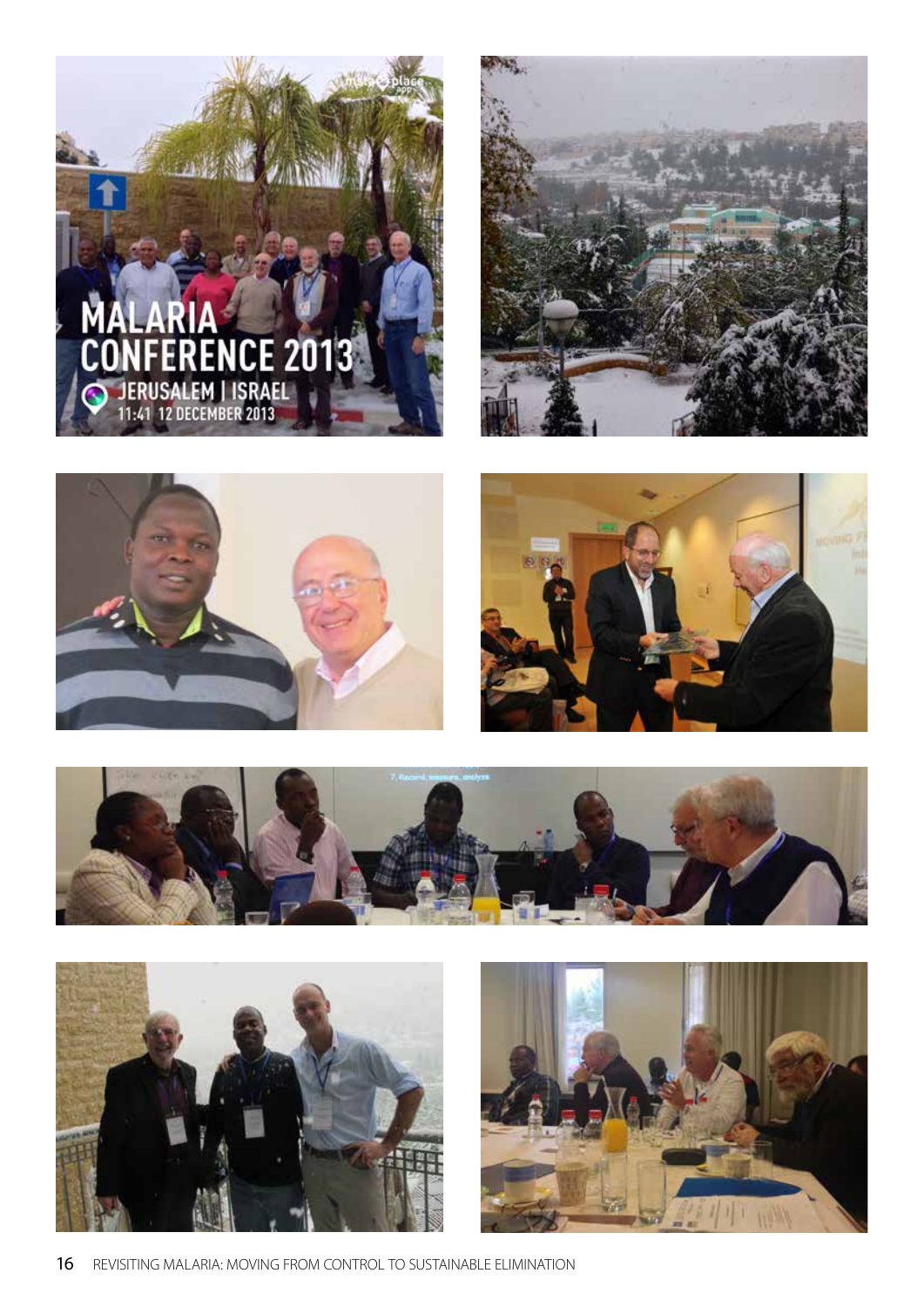















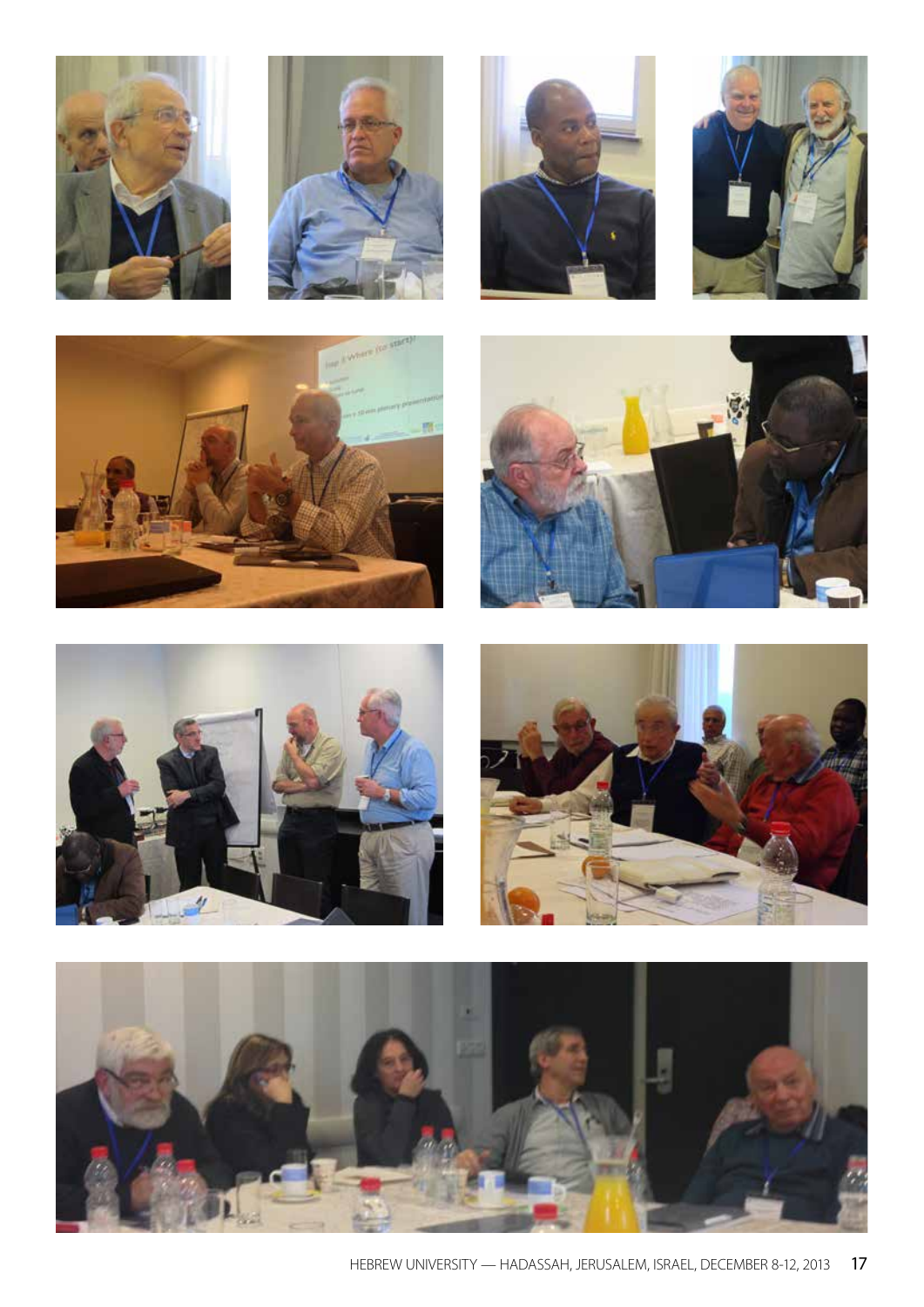# MALARIA CONFERENCE PARTICIPANTS

### **ABDOU RAZACK, Dr. Safou**

Directeur PROGRAMME NATIONAL DE LUTTE CONTRE LE PALUDISME (PNLP) GABON

## **ALI, Dr. Abdullah**

Manager MALARIA ELIMINATION PROGRAMME MINISTRY OF HEALTH ZANZIBAR, TANZANIA

## **ALEXANDER, Mr. Anton**

Independent Researcher ENGLAND

## **ALEXANDER, Dr. Gabriel E.**

JEWISH NATIONAL FUND/ KEREN KEYEMETH ISRAEL ISRAEL

## **NÁJERA, Dr. José A.**

Former Director WHO DIVISION OF CONTROL OF TROPICAL DISEASES, WHO MALARIA ACTION PROGRAMME GENEVA, SWITZERLAND

## **CHRISTIAANS, Capt. Serge**

Operations Director & Managing Partner SOPER STRATEGIES THE NETHERLANDS

## **DAVIDOVITCH, Prof. Nadav**

Professor CENTER FOR HEALTH POLICY RESEARCH IN THE NEGEV FACULTY OF HEALTH SCIENCES. BEN-GURION UNIVERSITY ISRAEL

#### **DHILLON, Dr. Major**

District Manager; Medical Entomologist NORTHWEST MOSQUITO AND VECTOR CONTROL DISTRICT CALIFORNIA USA

## **DIXON, Dr. Rob**

Deputy Head of Mission BRITISH EMBASSY IN ISRAEL ISRAEL

#### **GREENBERG, Dr. Zalman**

Former Director PUBLIC HEALTH LABORATORY JERUSALEM MINISTRY OF HEALTH ISRAEL

#### **GWADZ, Dr. Robert** Chief

INTERNATIONAL STUDIES OF MALARIA AND ENTOMOLOGY SECTION LABORATORY OF MALARIA AND VECTOR RESEARCH NIAID, NIH USA

#### **JACOBSON, Dr. Raymond. L.** THE SANFORD F. KUVIN CENTER FOR THE STUDY OF INFECTIOUS AND TROPICAL DISEASES HEBREW UNIVERSITY ISRAEL

**JOBIN, Dr. William** Director/Engineer BLUE NILE ASSOCIATES

USA

#### **KNOLS, Dr. Bart, PhD, MBA Innovation Officer** IN2CARE BV COSTERWEG 5, 6702 AA WAGENINGEN THE NETHERLANDS

## **KUVIN, Dr. Sanford F.**

Founder, Chairman of the International Board THE SANFORD F. KUVIN CENTER FOR THE STUDY OF INFECTIOUS AND TROPICAL DISEASES HEBREW UNIVERSITY ISRAEL

## **LICHSTEIN, Prof. David**

Dean FACULTY OF MEDICINE HEBREW UNIVERSITY-HADASSAH ISRAEL

## **LLUBERAS, Mr. Manuel**

Public Health Entomologist Executive Director for Public Health H. D. HUDSON MANUFACTURING COMPANY, CHICAGO, ILLINOIS USA

#### **MAJAMBERE, Dr. Silas**

Medical Entomologist/ Field Officer IFAKARA HEALTH INSTITUTE IHI/ LIVERPOOL SCHOOL OF TROPICAL MED (LSTM) TANZANIA/ UK

### **MALOWANY, Dr. Maureen**

Historian of Medicine BRAUN SCHOOL OF PUBLIC HEALTH & COMMUNITY MEDICINE HEBREW UNIVERSITY-HADASSAH ISRAEL

#### **MUKABANA, Dr. Wolfgang Richard**

Medical Entomologist/ Field Officer INTERNATIONAL CENTRE OF INSECT PHYSIOLOGY AND ECOLOGY (ICIPE), NAIROBI SCHOOL OF BIOLOGICAL SCIENCES, UNIVERSITY OF NAIROBI KENYA

## **MULLIGAN, Mr. Steve**

Medical Entomologist; District Manager CONSOLIDATED MOSQUITO ABATEMENT DISTRICT USA

## **NEUMARK, Prof. Yehuda**

Director BRAUN SCHOOL OF PUBLIC HEALTH & COMMUNITY MEDICINE, HEBREW UNIVERSITY-HADASSAH ISRAEL

## **ORESANYA, Dr. Olusola**

Monitoring & Evaluation Manager, GF NATIONAL MALARIA ELIMINATION PROGRAM NIGERIA

## **ORSHAN, Dr. Laor**

Director of Entomology Laboratory MINISTRY OF HEALTH JERUSALEM ISRAEL

## **PODDEBSKY, Mr. Leon**

Lecturer (retired) MOUNT MORIAH COLLEGE AUSTRALIA

#### **SHALOM, Dr. Uri**

ENVIRONMENTAL PROTECTION MINISTRY JERUSALEM ISRAEL

#### **SCHENKER Dr. Inon**

Global Health CSR Director TEVA PHARMACEUTICALS ISRAEL

### **SCHWARTZ, Prof. Eli**

Professor; MD, THE CENTER FOR GEOGRAPHIC MEDICINE AND TROPICAL DISEASES DEPARTMENT OF MEDICINE C THE CHAIM SHEBA MEDICAL CENTER TEL HASHOMER ISRAEL

## **SHIFF, Dr. Clive**

Professor THE MALARIA RESEARCH INSTITUTE THE JOHNS HOPKINS UNIVERSITY  $IISA$ 

#### **SPIRA, Prof. Dan T.** Professor

THE KUVIN CENTER FOR THE STUDY OF INFECTIOUS AND TROPICAL DISEASES HEBREW UNIVERSITY-HADASSAH ISRAEL

#### **VERHAVE, Dr. Jan Peter**

Independent Malariologist and Historian of Medicine RADBOUD UNIVERSITY MEDICAL SCHOOL (RETIRED) NIJMEGEN THE NETHERLANDS